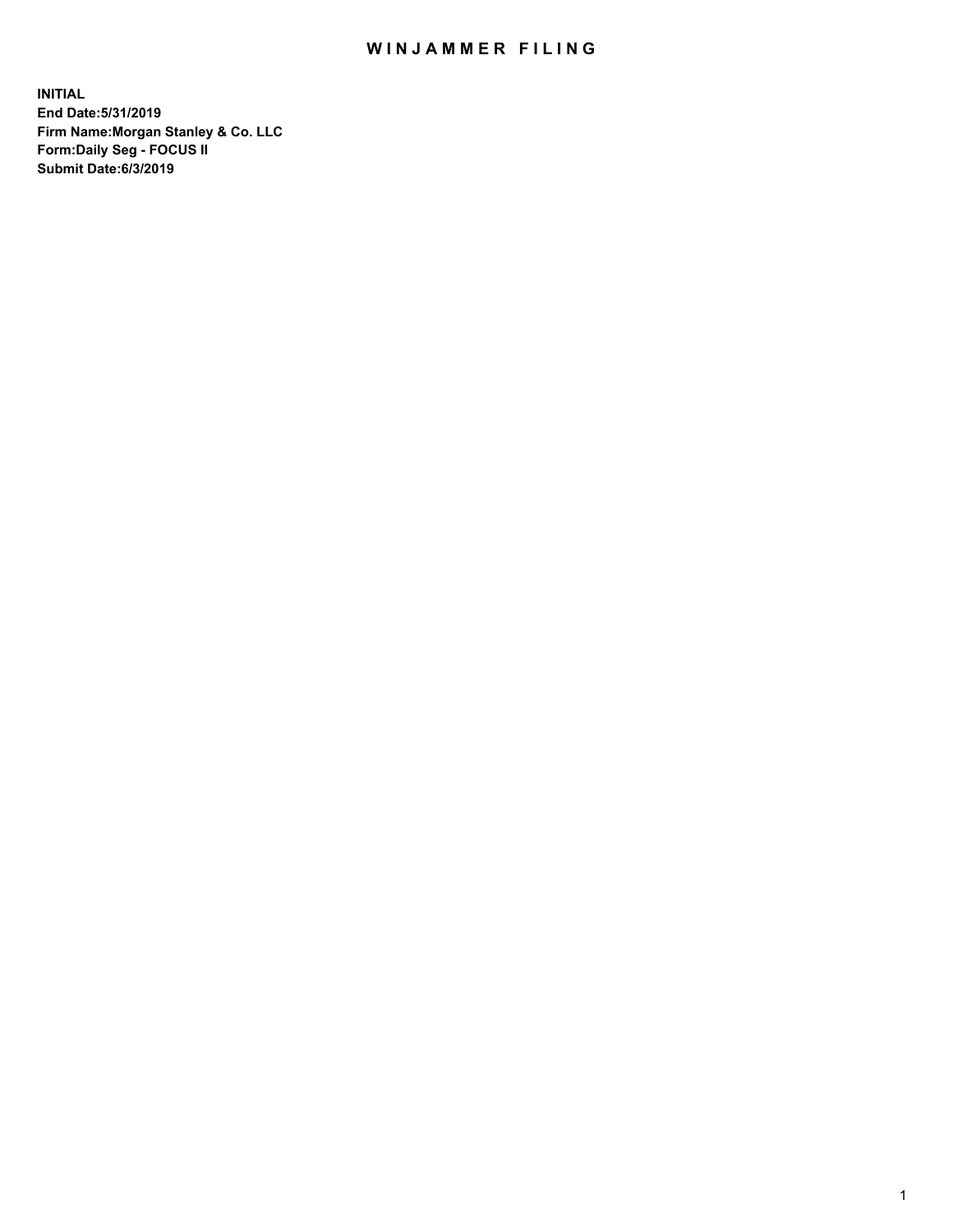**INITIAL End Date:5/31/2019 Firm Name:Morgan Stanley & Co. LLC Form:Daily Seg - FOCUS II Submit Date:6/3/2019 Daily Segregation - Cover Page**

| Name of Company                                                                                                                                                                                                                                                                                                                | Morgan Stanley & Co. LLC                                    |
|--------------------------------------------------------------------------------------------------------------------------------------------------------------------------------------------------------------------------------------------------------------------------------------------------------------------------------|-------------------------------------------------------------|
| <b>Contact Name</b>                                                                                                                                                                                                                                                                                                            | <b>Ikram Shah</b>                                           |
| <b>Contact Phone Number</b>                                                                                                                                                                                                                                                                                                    | 212-276-0963                                                |
| <b>Contact Email Address</b>                                                                                                                                                                                                                                                                                                   | Ikram.shah@morganstanley.com                                |
| FCM's Customer Segregated Funds Residual Interest Target (choose one):<br>a. Minimum dollar amount: ; or<br>b. Minimum percentage of customer segregated funds required:% ; or<br>c. Dollar amount range between: and; or<br>d. Percentage range of customer segregated funds required between:% and%.                         | 235,000,000<br><u>0</u><br>0 Q<br>0 Q                       |
| FCM's Customer Secured Amount Funds Residual Interest Target (choose one):<br>a. Minimum dollar amount: ; or<br>b. Minimum percentage of customer secured funds required:% ; or<br>c. Dollar amount range between: and; or<br>d. Percentage range of customer secured funds required between: % and %.                         | 140,000,000<br><u>0</u><br>0 <sub>0</sub><br>0 <sub>0</sub> |
| FCM's Cleared Swaps Customer Collateral Residual Interest Target (choose one):<br>a. Minimum dollar amount: ; or<br>b. Minimum percentage of cleared swaps customer collateral required:% ; or<br>c. Dollar amount range between: and; or<br>d. Percentage range of cleared swaps customer collateral required between:% and%. | 92,000,000<br><u>0</u><br>0 Q<br>00                         |

Attach supporting documents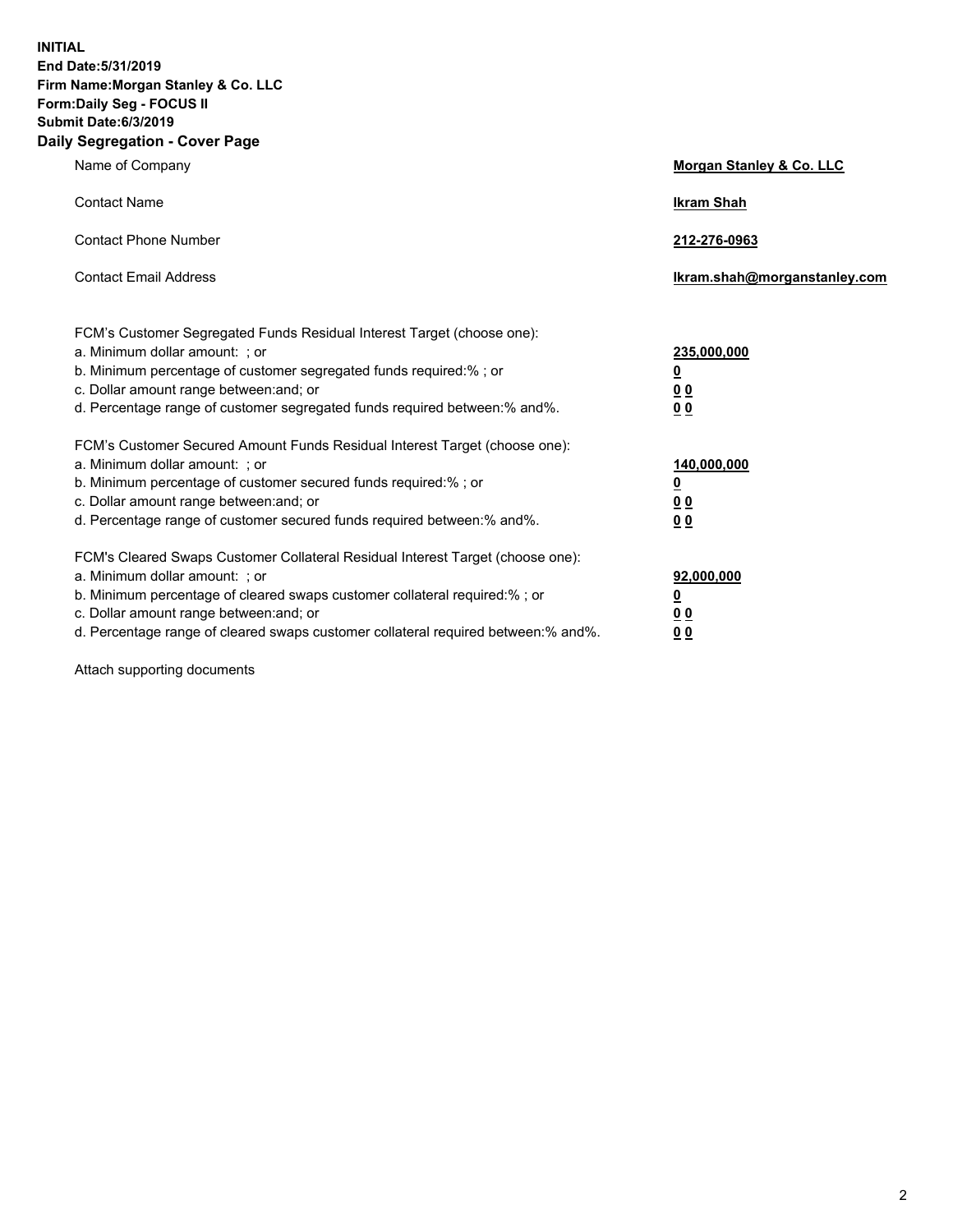## **INITIAL End Date:5/31/2019 Firm Name:Morgan Stanley & Co. LLC Form:Daily Seg - FOCUS II Submit Date:6/3/2019 Daily Segregation - Secured Amounts** Foreign Futures and Foreign Options Secured Amounts Amount required to be set aside pursuant to law, rule or regulation of a foreign government or a rule of a self-regulatory organization authorized thereunder 1. Net ledger balance - Foreign Futures and Foreign Option Trading - All Customers A. Cash **3,205,823,077** [7315] B. Securities (at market) **2,571,485,646** [7317] 2. Net unrealized profit (loss) in open futures contracts traded on a foreign board of trade **-758,387,071** [7325] 3. Exchange traded options a. Market value of open option contracts purchased on a foreign board of trade **17,091,649** [7335] b. Market value of open contracts granted (sold) on a foreign board of trade **-12,312,070** [7337] 4. Net equity (deficit) (add lines 1. 2. and 3.) **5,023,701,231** [7345] 5. Account liquidating to a deficit and account with a debit balances - gross amount **307,178,024** [7351] Less: amount offset by customer owned securities **-306,244,909** [7352] **933,115** [7354] 6. Amount required to be set aside as the secured amount - Net Liquidating Equity Method (add lines 4 and 5) 7. Greater of amount required to be set aside pursuant to foreign jurisdiction (above) or line 6. FUNDS DEPOSITED IN SEPARATE REGULATION 30.7 ACCOUNTS 1. Cash in banks A. Banks located in the United States **192,345,583** [7500] B. Other banks qualified under Regulation 30.7 **292,657,047** [7520] **485,002,630** 2. Securities A. In safekeeping with banks located in the United States **781,205,950** [7540] B. In safekeeping with other banks qualified under Regulation 30.7 **0** [7560] **781,205,950** [7570] 3. Equities with registered futures commission merchants A. Cash **5,912,835** [7580] B. Securities **0** [7590] C. Unrealized gain (loss) on open futures contracts **-830,702** [7600] D. Value of long option contracts **0** [7610] E. Value of short option contracts **0** [7615] **5,082,133** [7620] 4. Amounts held by clearing organizations of foreign boards of trade A. Cash **0** [7640] B. Securities **0** [7650]

- C. Amount due to (from) clearing organization daily variation **0** [7660]
- D. Value of long option contracts **0** [7670]
- E. Value of short option contracts **0** [7675] **0** [7680]
- 5. Amounts held by members of foreign boards of trade
	-
	-
	- C. Unrealized gain (loss) on open futures contracts **-757,556,369** [7720]
	- D. Value of long option contracts **17,091,649** [7730]
	-
- 6. Amounts with other depositories designated by a foreign board of trade **0** [7760]
- 7. Segregated funds on hand **0** [7765]
- 8. Total funds in separate section 30.7 accounts **5,215,508,194** [7770]
- 9. Excess (deficiency) Set Aside for Secured Amount (subtract line 7 Secured Statement Page 1 from Line 8)
- 10. Management Target Amount for Excess funds in separate section 30.7 accounts **140,000,000** [7780]
- 11. Excess (deficiency) funds in separate 30.7 accounts over (under) Management Target **50,873,848** [7785]

**0** [7305]

**5,024,634,346** [7355]

## **5,024,634,346** [7360]

[7530]

 A. Cash **2,906,714,575** [7700] B. Securities **1,790,279,696** [7710] E. Value of short option contracts **-12,312,070** [7735] **3,944,217,481** [7740] **190,873,848** [7380]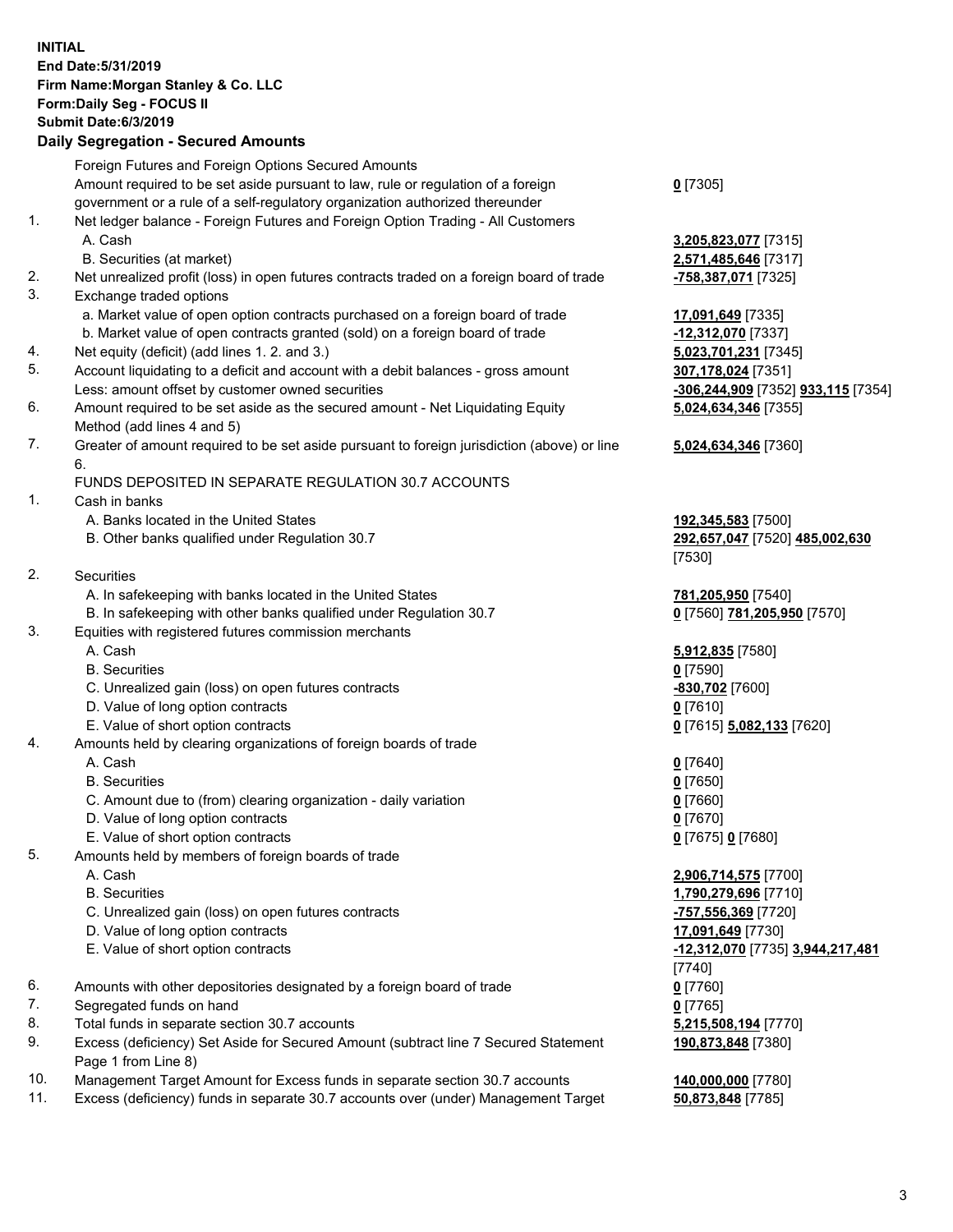**INITIAL End Date:5/31/2019 Firm Name:Morgan Stanley & Co. LLC Form:Daily Seg - FOCUS II Submit Date:6/3/2019 Daily Segregation - Segregation Statement** SEGREGATION REQUIREMENTS(Section 4d(2) of the CEAct) 1. Net ledger balance A. Cash **10,763,520,462** [7010] B. Securities (at market) **6,178,043,131** [7020] 2. Net unrealized profit (loss) in open futures contracts traded on a contract market **-242,031,340** [7030] 3. Exchange traded options A. Add market value of open option contracts purchased on a contract market **523,225,175** [7032] B. Deduct market value of open option contracts granted (sold) on a contract market **-374,453,920** [7033] 4. Net equity (deficit) (add lines 1, 2 and 3) **16,848,303,508** [7040] 5. Accounts liquidating to a deficit and accounts with debit balances - gross amount **571,154,533** [7045] Less: amount offset by customer securities **-562,375,671** [7047] **8,778,862** [7050] 6. Amount required to be segregated (add lines 4 and 5) **16,857,082,370** [7060] FUNDS IN SEGREGATED ACCOUNTS 7. Deposited in segregated funds bank accounts A. Cash **4,268,369,418** [7070] B. Securities representing investments of customers' funds (at market) **0** [7080] C. Securities held for particular customers or option customers in lieu of cash (at market) **734,503,182** [7090] 8. Margins on deposit with derivatives clearing organizations of contract markets A. Cash **6,501,840,992** [7100] B. Securities representing investments of customers' funds (at market) **0** [7110] C. Securities held for particular customers or option customers in lieu of cash (at market) **5,443,539,949** [7120] 9. Net settlement from (to) derivatives clearing organizations of contract markets **39,348,665** [7130] 10. Exchange traded options A. Value of open long option contracts **523,225,175** [7132] B. Value of open short option contracts **-374,453,920** [7133] 11. Net equities with other FCMs A. Net liquidating equity **11,030,940** [7140] B. Securities representing investments of customers' funds (at market) **0** [7160] C. Securities held for particular customers or option customers in lieu of cash (at market) **0** [7170] 12. Segregated funds on hand **0** [7150] 13. Total amount in segregation (add lines 7 through 12) **17,147,404,401** [7180] 14. Excess (deficiency) funds in segregation (subtract line 6 from line 13) **290,322,031** [7190]

- 15. Management Target Amount for Excess funds in segregation **235,000,000** [7194]
- 16. Excess (deficiency) funds in segregation over (under) Management Target Amount Excess

**55,322,031** [7198]